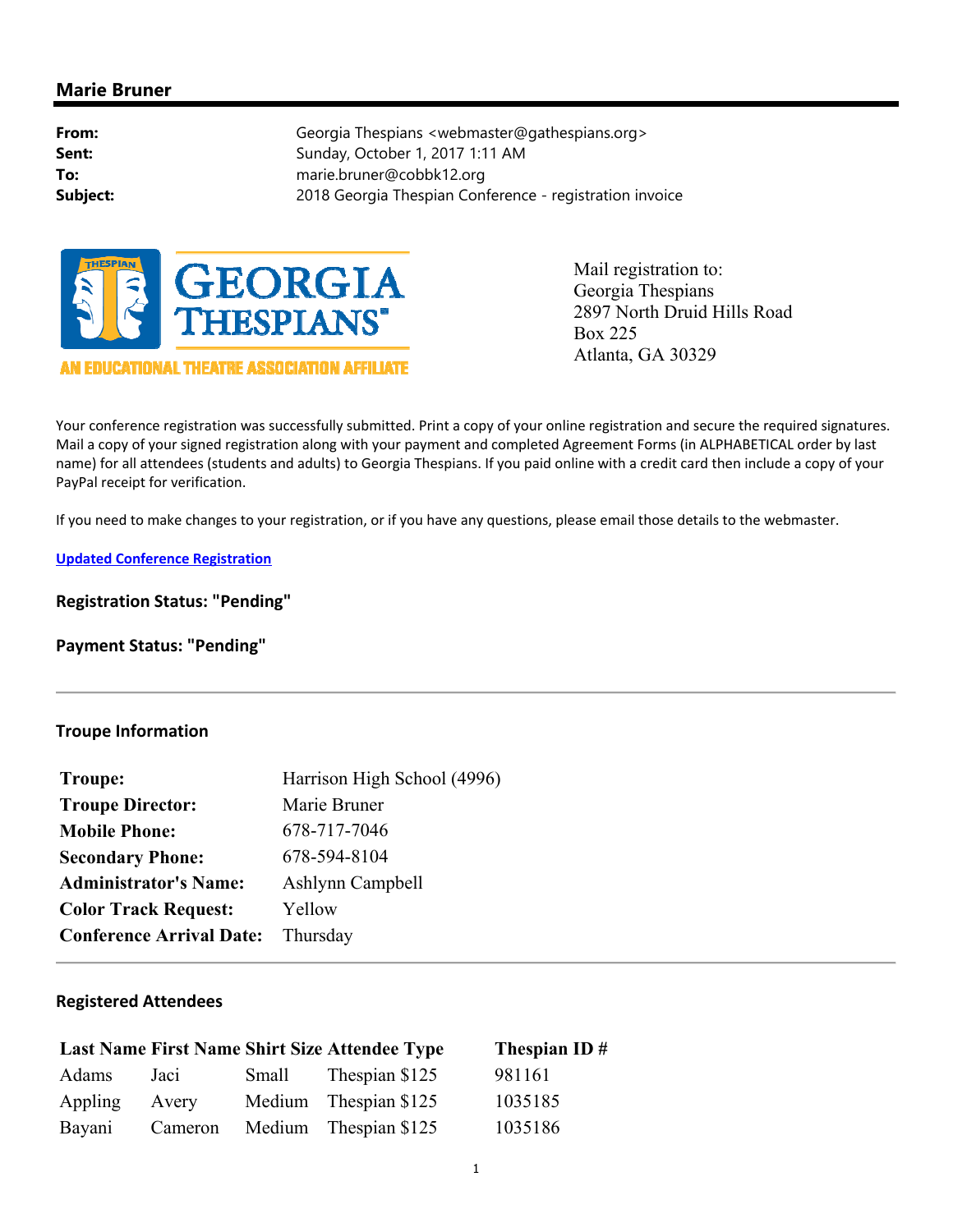| <b>Beall</b>     | Paige            | Medium | Thespian \$125        | 1035187 |
|------------------|------------------|--------|-----------------------|---------|
| <b>Black</b>     | Bella            | Medium | Thespian \$125        | 1035188 |
| <b>Brown</b>     | Audrey           | Medium | Chaperone \$125       |         |
| <b>Brown</b>     | Olivia           | Medium | Thespian \$125        | 981165  |
| <b>Bruner</b>    | Ken              | 2XL    | Chaperone \$125       |         |
| <b>Bruner</b>    | Marie            | XL     | Troupe Director \$125 |         |
| Crawford         | Anna Grace Large |        | Thespian \$125        | 1035189 |
| Cumbie           | Ciara            | Large  | Thespian \$125        | 1035190 |
| Dorsey           | Morgan           | Medium | Thespian \$125        | 981166  |
| Groover          | Bella            | Small  | Thespian \$125        | 1035191 |
| Hash             | Lauren           | Medium | Thespian \$125        | 1035193 |
| Joyner           | Taylor           | Medium | Thespian \$125        | 1035195 |
| Kreun            | Elle             | Medium | Thespian \$125        | 1035196 |
| Marshall         | Jadin            | Medium | Thespian \$125        | 1035197 |
| Mavor            | Ashley           | Medium | Thespian \$125        | 1035198 |
| McClung          | Clara            | XL     | Thespian \$125        | 1035199 |
| Mills            | Gabi             | Large  | Thespian \$125        | 1035200 |
| Moore            | Clayton          | Large  | Thespian \$125        | 981168  |
| Moye             | Priscilla        | Large  | Chaperone \$125       |         |
| Nelson           | Katie            | Medium | Thespian \$125        | 921085  |
| Nelson           | Mia              | Medium | Thespian \$125        | 981169  |
| Nelson           | Leslie           | Large  | Chaperone \$125       |         |
| Patton           | Bella            | Large  | Thespian \$125        | 1035476 |
| Rice             | Abbie            | Medium | Thespian \$125        | 1035473 |
| Rogers           | Zelda            | Medium | Thespian \$125        | 1035474 |
| Rohrbach         | Jenna            | Medium | Thespian \$125        | 981173  |
| Rohrbach         | Robin            | Medium | Chaperone \$125       |         |
| Rountree         | Camilla          | Medium | Thespian \$125        | 1035475 |
| <b>Russell</b>   | Lily             | Medium | Thespian \$125        | 1035478 |
| Scott            | Hailee           | Small  | Thespian \$125        | 1035477 |
| Sethna           | Kiana            | Medium | Thespian \$125        | 1035479 |
| Steadham         | Sierra           | Large  | Thespian \$125        | 921089  |
| <b>Stratigos</b> | Eva              | XL     | Thespian \$125        | 1035481 |
| Talley           | Stephen          | Large  | Thespian \$125        | 1035482 |
| Watson           | Samantha         | Medium | Thespian \$125        | 981174  |
| Watson           | James            | XL     | Chaperone \$125       |         |
| Watson           | Dawn             | Large  | Chaperone \$125       |         |
| White            | Julianne         | Large  | Thespian \$125        | 981175  |
| Williams         | Zahra            | Medium | Thespian \$125        | 1035486 |
| Wing             | Henry            | Large  | Thespian \$125        | 1035487 |
|                  |                  |        |                       |         |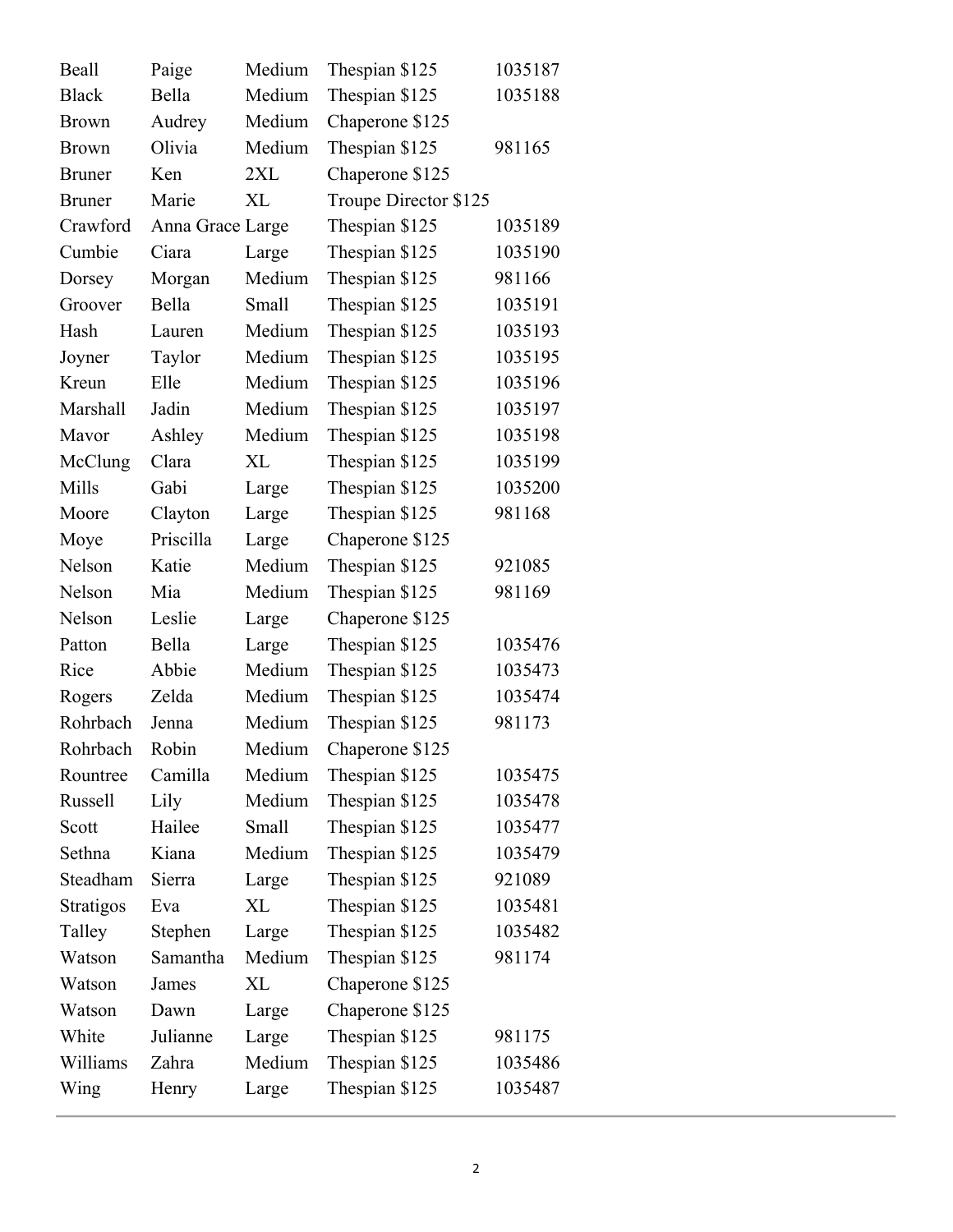## **Summary of Counts and Charges**

| <b>Counts</b>                |          | <b>Fees</b> |
|------------------------------|----------|-------------|
| Thespians:                   | 16       | \$2000      |
| Chaperones:                  | 5        | \$625       |
| Troupe Directors:            |          | \$125       |
| <b>Chapter Boards:</b>       | $\theta$ | \$0         |
| STO <sub>s</sub> :           |          | \$0         |
| Hall of Fames:               |          | \$0         |
| Grant Recipients: 0          |          | \$0         |
| <b>Attendance Counts: 22</b> |          | \$2750      |

Troupe Assessment Fee: \$ 55

Registration Subtotal: \$ 2805

Late Fee: \$ 0

Add'l Credits/Charges: \$ 0

Conference Registration Total: \$ 2805.00

h4>Acknowledgements By signing below, you agree that you:

- 1. Reviewed the Troupe Director's Handbook.
- 2. Included all attendees in your conference registration that you intended to register.
- 3. Verified that all registered chaperones are 21 years of age or older (as of February 8, 2018) and have been properly vetted and approved by the school administrator/system.
- 4. Supplied the correct, unique Thespian ID numbers for all ACTIVE Thespians attending ThesCon with your troupe.
- 5. Made three copies of the Agreement Forms one to turn in with your registration packet, one to put in the individual neck wallets at ThesCon, and one to keep on your person at all times during ThesCon.
- 6. Included in your registration packet
	- o Registration printout (clear and readable, printed in portrait, with all required signatures)
	- o Agreement Forms (clear and readable, printed in portrait, with all required information and required signatures, in ALPHABETICAL order by last name)
	- o Payment or copy of PayPal invoice(See handbook for acceptable forms of payment).
- 7. Will secure tracking if you want to know when/if your registration packet has been received.
- 8. Understand that registration will close when the maximum capacity has been reached. You may "meet the deadline" but not be included if we fill up before the deadline. This may happen after you mail your registration packet but before we receive it.
- 9. Understand that Georgia Thespians reserves the right to determine who can and cannot attend Georgia Thespians events.
- 10. Understand that all fees are non-refundable and that changes may incur additional fees.

Mail registration to: Georgia Thespians 2897 North Druid Hills Road Box 225 Atlanta, GA 30329